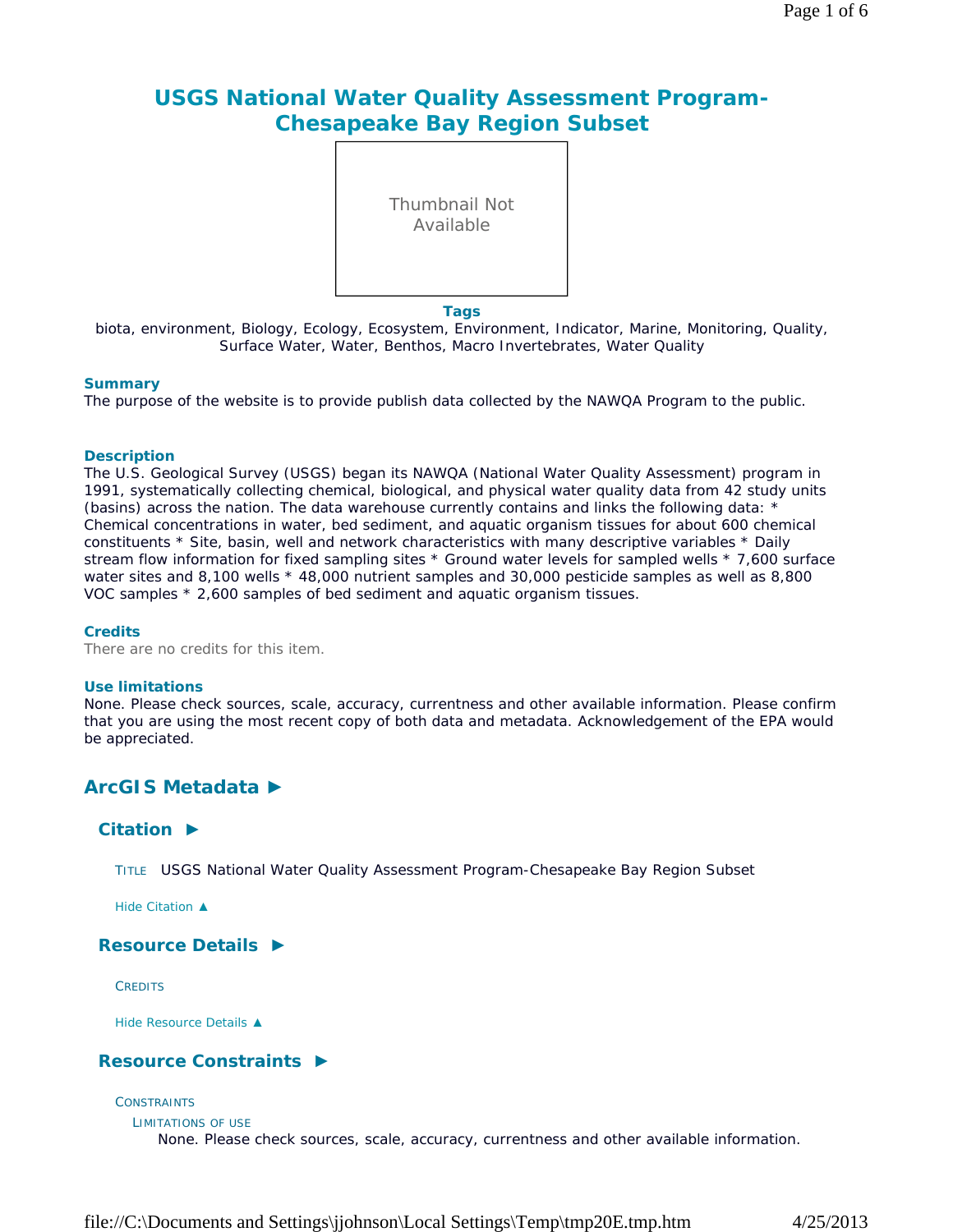Please confirm that you are using the most recent copy of both data and metadata. Acknowledgement of the EPA would be appreciated.

*Hide Resource Constraints ▲*

#### **Metadata Details ►**

**\*** LAST UPDATE 2011-02-15

ARCGIS METADATA PROPERTIES METADATA FORMAT ESRI-ISO

LAST MODIFIED IN ARCGIS 2011-02-15T12:27:37

*Hide Metadata Details ▲*

## **FGDC Metadata (read-only) ►**

#### **Identification ►**

CITATION

CITATION INFORMATION

ORIGINATOR USGS National Water Quality Assessment Program

PUBLICATION DATE 2013-04-24

TITLE

USGS National Water Quality Assessment Program-Chesapeake Bay Region Subset GEOSPATIAL DATA PRESENTATION FORM Website

PUBLICATION INFORMATION

PUBLICATION PLACE Reston, MD

PUBLISHER U.S Geological Survey

ONLINE LINKAGE http://data.chesapeakebay.net/?DB=CBP\_NTBENDB

ONLINE LINKAGE

http://www.chesapeakebay.net/data/downloads/watershed\_wide\_benthic\_invertebrate\_database ONLINE LINKAGE http://water.usgs.gov/nawqa/data

**DESCRIPTION** 

**ABSTRACT** 

The U.S. Geological Survey (USGS) began its NAWQA (National Water Quality Assessment) program in 1991, systematically collecting chemical, biological, and physical water quality data from 42 study units (basins) across the nation. The data warehouse currently contains and links the following data: \* Chemical concentrations in water, bed sediment, and aquatic organism tissues for about 600 chemical constituents \* Site, basin, well and network characteristics with many descriptive variables \* Daily stream flow information for fixed sampling sites \* Ground

water levels for sampled wells \* 7,600 surface water sites and 8,100 wells \* 48,000 nutrient samples and 30,000 pesticide samples as well as 8,800 VOC samples \* 2,600 samples of bed sediment and aquatic organism tissues.

PURPOSE

The purpose of the website is to provide publish data collected by the NAWQA Program to the public.

TIME PERIOD OF CONTENT TIME PERIOD INFORMATION RANGE OF DATES/TIMES BEGINNING DATE 1993-02-06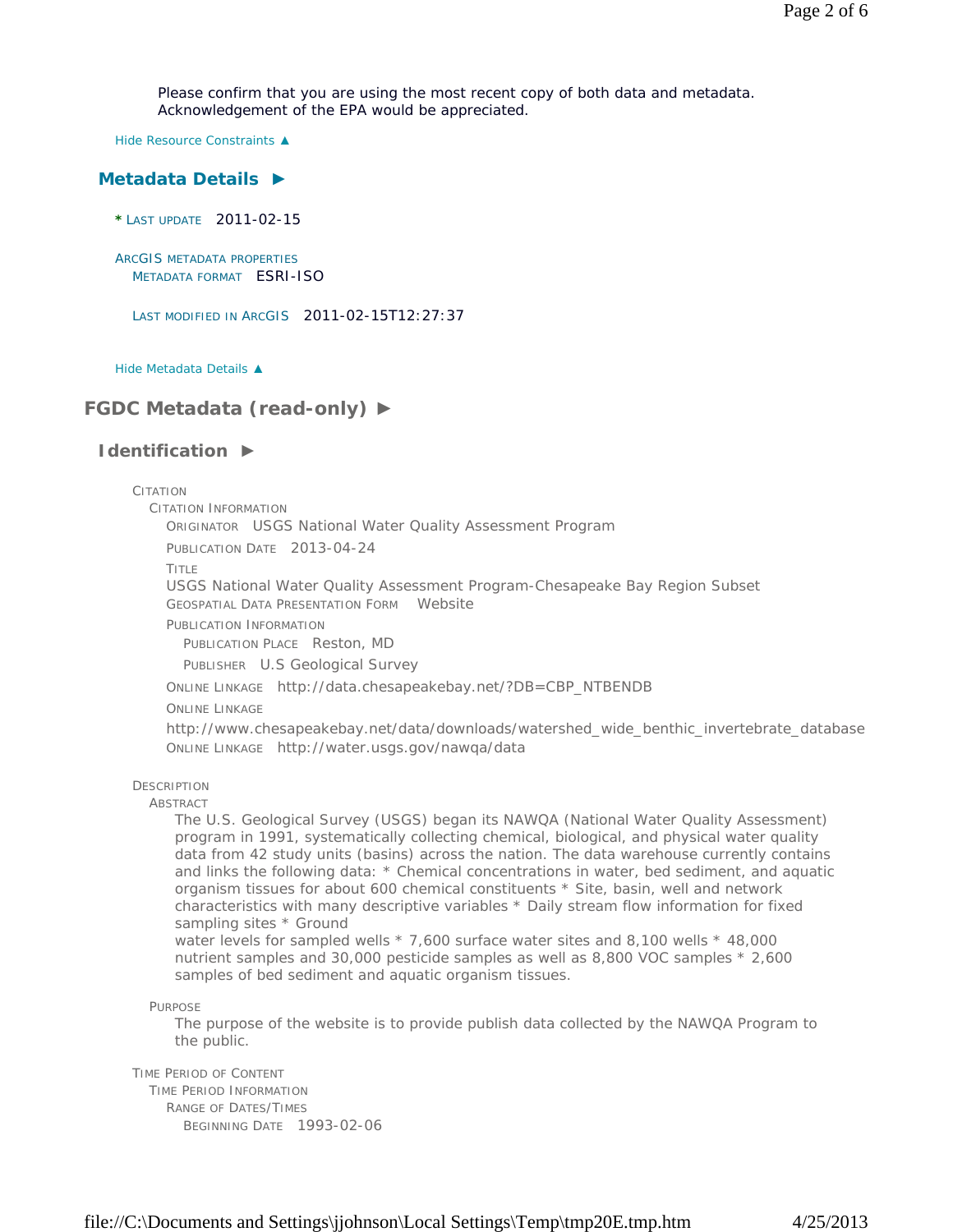| 2008-08-27<br>ENDING DATE                         |
|---------------------------------------------------|
| <b>CURRENTNESS REFERENCE</b>                      |
| Publication date                                  |
| <b>STATUS</b>                                     |
| PROGRESS In work                                  |
| MAINTENANCE AND UPDATE FREQUENCY Weekly           |
|                                                   |
| <b>SPATIAL DOMAIN</b>                             |
| <b>BOUNDING COORDINATES</b>                       |
| WEST BOUNDING COORDINATE<br>- 159                 |
| <b>EAST BOUNDING COORDINATE</b><br>- 68           |
| - 66<br>NORTH BOUNDING COORDINATE                 |
| 20<br><b>SOUTH BOUNDING COORDINATE</b>            |
|                                                   |
| <b>KEYWORDS</b>                                   |
| <b>THEME</b>                                      |
| THEME KEYWORD THESAURUS ISO 19115 Topic Category  |
| THEME KEYWORD biota                               |
| THEME KEYWORD environment                         |
| <b>THEME</b>                                      |
| THEME KEYWORD THESAURUS EPA GIS Keyword Thesaurus |
| Biology<br>Theme Keyword                          |
| Ecology<br><b>THEME KEYWORD</b>                   |
|                                                   |
| THEME KEYWORD Ecosystem                           |
| Environment<br><b>THEME KEYWORD</b>               |
| Indicator<br>THEME KEYWORD                        |
| Marine<br>THEME KEYWORD                           |
| Monitoring<br>THEME KEYWORD                       |
| Quality<br><b>THEME KEYWORD</b>                   |
| Surface Water<br>Theme Keyword                    |
| THEME KEYWORD Water                               |
|                                                   |
| <b>THEME</b>                                      |
| User<br>Theme Keyword Thesaurus                   |
| THEME KEYWORD Benthos                             |
| THEME KEYWORD Macro Invertebrates                 |
| THEME KEYWORD Water Quality                       |
| PLACE                                             |
| PLACE KEYWORD THESAURUS<br>None                   |
| Place Keyword<br>Chesapeake Bay                   |
| Delaware<br>Place Keyword                         |
|                                                   |
| Maryland<br>PLACE KEYWORD                         |
| New York<br>PLACE KEYWORD                         |
| PLACE KEYWORD Pennsylvania                        |
| Virginia<br>Place Keyword                         |
| Washington DC<br>Place Keyword                    |
| West Virginia<br>PLACE KEYWORD                    |
|                                                   |

ACCESS CONSTRAINTS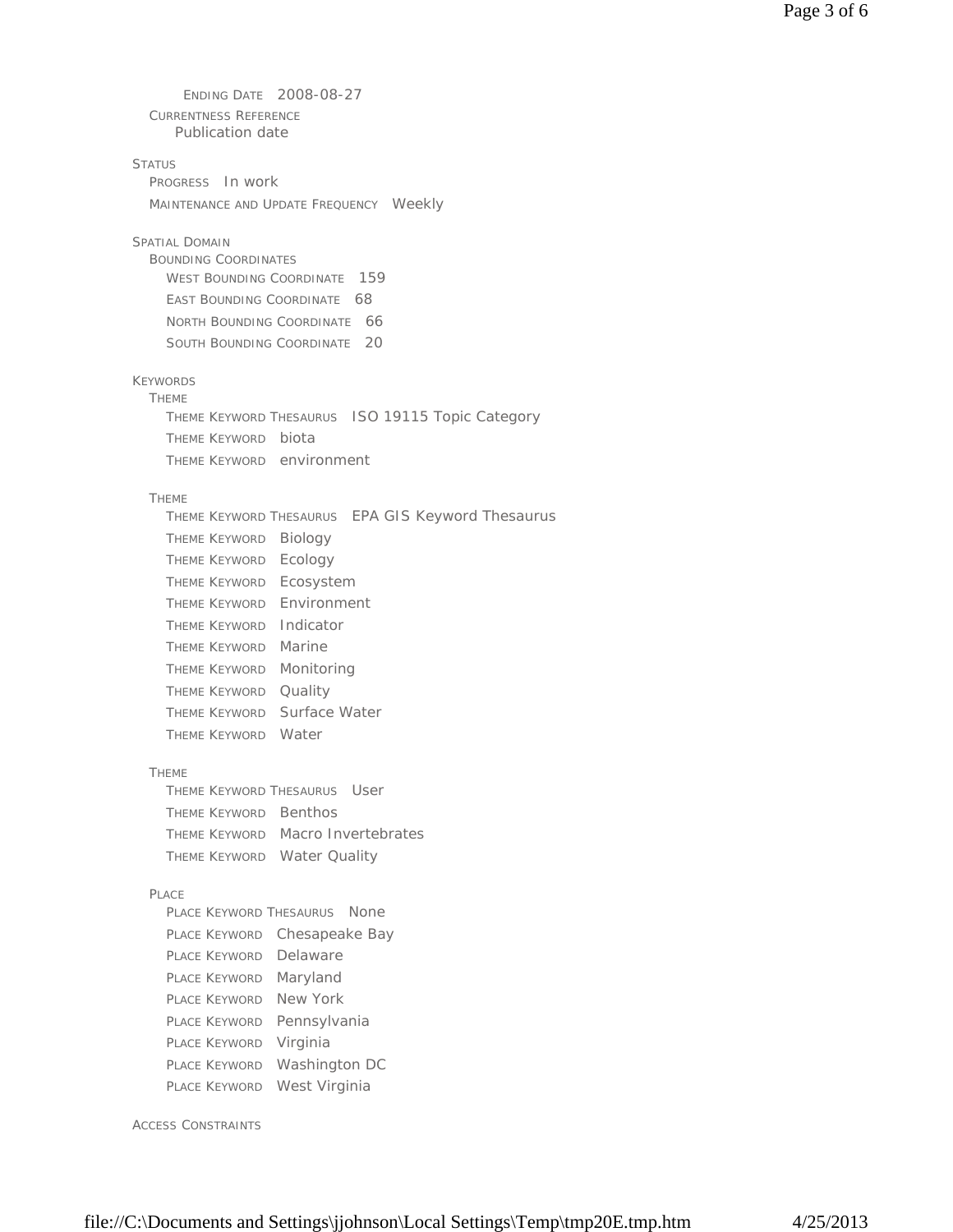None.

USE CONSTRAINTS

None. Please check sources, scale, accuracy, currentness and other available information. Please confirm that you are using the most recent copy of both data and metadata. Acknowledgement of the EPA would be appreciated.

POINT OF CONTACT

CONTACT INFORMATION CONTACT PERSON PRIMARY CONTACT PERSON Nate Booth CONTACT ORGANIZATION US Geological Survey CONTACT ADDRESS ADDRESS TYPE mailing and physical address ADDRESS 8505 Research Way CITY Middleton STATE OR PROVINCE WI POSTAL CODE 53705

CONTACT VOICE TELEPHONE 608-821-3822 CONTACT ELECTRONIC MAIL ADDRESS nlbooth@usgs.gov

SECURITY INFORMATION

SECURITY CLASSIFICATION SYSTEM FIPS Pub 199 SECURITY CLASSIFICATION No Confidentiality SECURITY HANDLING DESCRIPTION Standard Technical Controls

*Hide Identification ▲*

### **Data Quality ►**

LOGICAL CONSISTENCY REPORT Not applicable-Data voluntarily reported

COMPLETENESS REPORT Unknown

POSITIONAL ACCURACY

HORIZONTAL POSITIONAL ACCURACY

HORIZONTAL POSITIONAL ACCURACY REPORT

Data were collected using methods that have unknown accuracy (EPA National Geospatial Data Policy [NGDP] Accuracy Tier 10). For more information, please see EPA's NGDP at http://epa.gov/geospatial/policies.html

LINEAGE

PROCESS STEP

PROCESS DESCRIPTION

Data for Chesapeake Bay Region was extracted from National Dataset and loaded into the CBPO Non-Tidal Benthic Data base.

PROCESS DATE 2010-03-30

*Hide Data Quality ▲*

### **Spatial Reference ►**

HORIZONTAL COORDINATE SYSTEM DEFINITION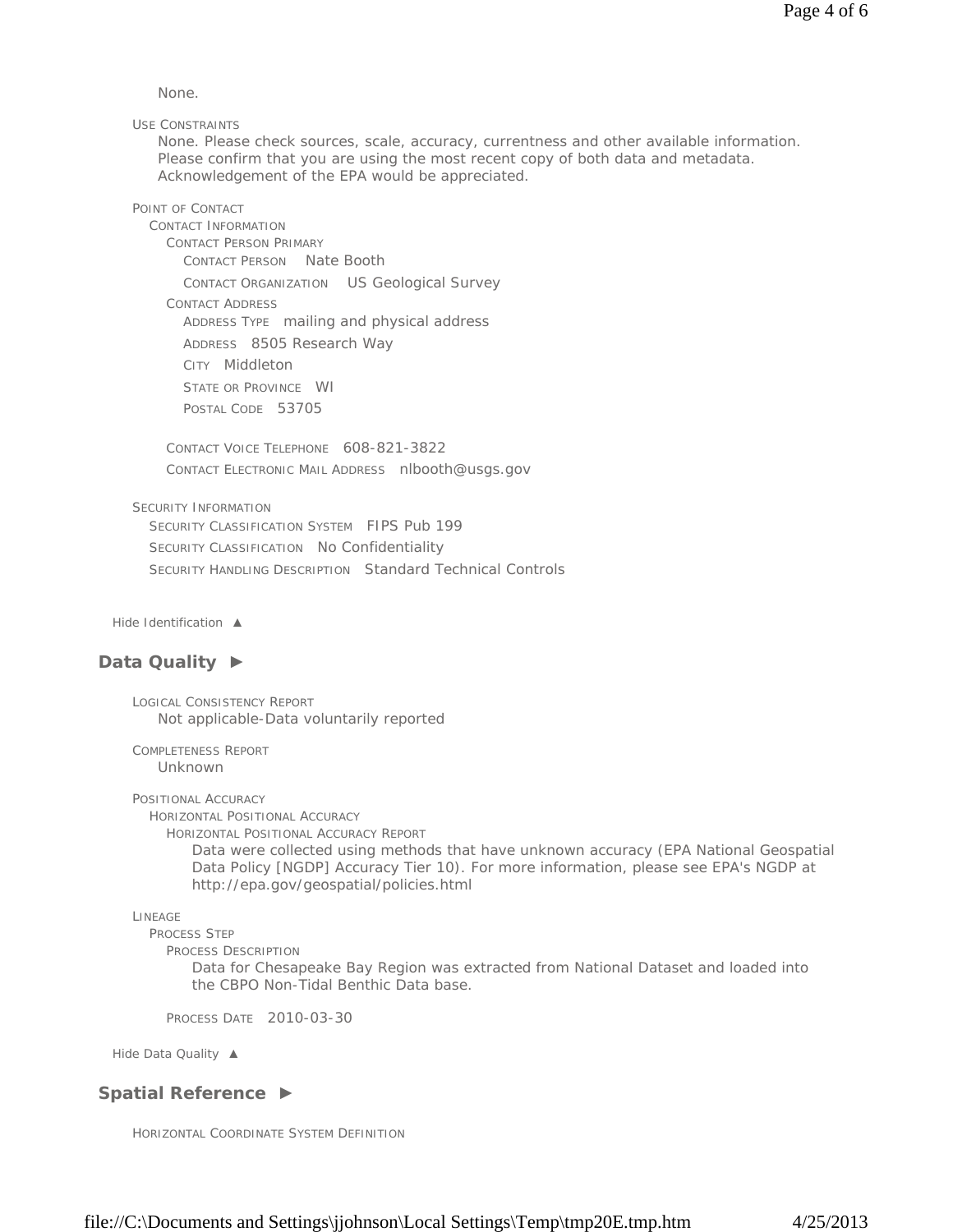**GEOGRAPHIC** LATITUDE RESOLUTION 0.000001 LONGITUDE RESOLUTION 0.000001 GEOGRAPHIC COORDINATE UNITS Decimal degrees

GEODETIC MODEL HORIZONTAL DATUM NAME North American Datum of 1983 ELLIPSOID NAME Geodetic Reference System 1980 SEMI-MAJOR AXIS 6378137.000000 DENOMINATOR OF FLATTENING RATIO 298.257222

*Hide Spatial Reference ▲*

### **Distribution Information ►**

**DISTRIBUTOR** CONTACT INFORMATION CONTACT ORGANIZATION PRIMARY CONTACT ORGANIZATION U.S. Environmental Protection Agency, Chesapeake Bay Program CONTACT PERSON Jacqueline Johnson CONTACT POSITION Living Resources Data Manager CONTACT ADDRESS ADDRESS TYPE mailing and physical address ADDRESS 410 Severn Ave, Suite 109 CITY Annapolis STATE OR PROVINCE MD POSTAL CODE 21403 CONTACT VOICE TELEPHONE 410-267-5729

CONTACT FACSIMILE TELEPHONE 410-267-5777 CONTACT ELECTRONIC MAIL ADDRESS jjohnson@chesapeakebay.net CONTACT INSTRUCTIONS http://www.chesapeakebay.net

RESOURCE DESCRIPTION Downloadable Data DISTRIBUTION LIABILITY

I, the data requestor, agree to acknowledge the Chesapeake Bay Program and any other agencies and institutions as specified by the Chesapeake Bay Program Office as data providers. I agree to credit the data originators in any publications, reports or presentations generated from this data. I also accept that, although these data have been processed successfully on a computer system at the Chesapeake Bay Program, no warranty expressed or implied is made regarding the accuracy or utility of the data on any other system or for general or scientific purposes, nor shall the act of distribution constitute any such warranty. This disclaimer applies both to individual use of the data and aggregate use with other data. It is strongly recommended that careful attention be paid to the contents of the data documentation file associated with these data. The Chesapeake Bay Program shall not be held liable for improper or incorrect use of the data described and/or contained herein.

*Hide Distribution Information ▲*

### **Metadata Reference ►**

METADATA DATE 2013-04-24 METADATA FUTURE REVIEW DATE 2017-04-24